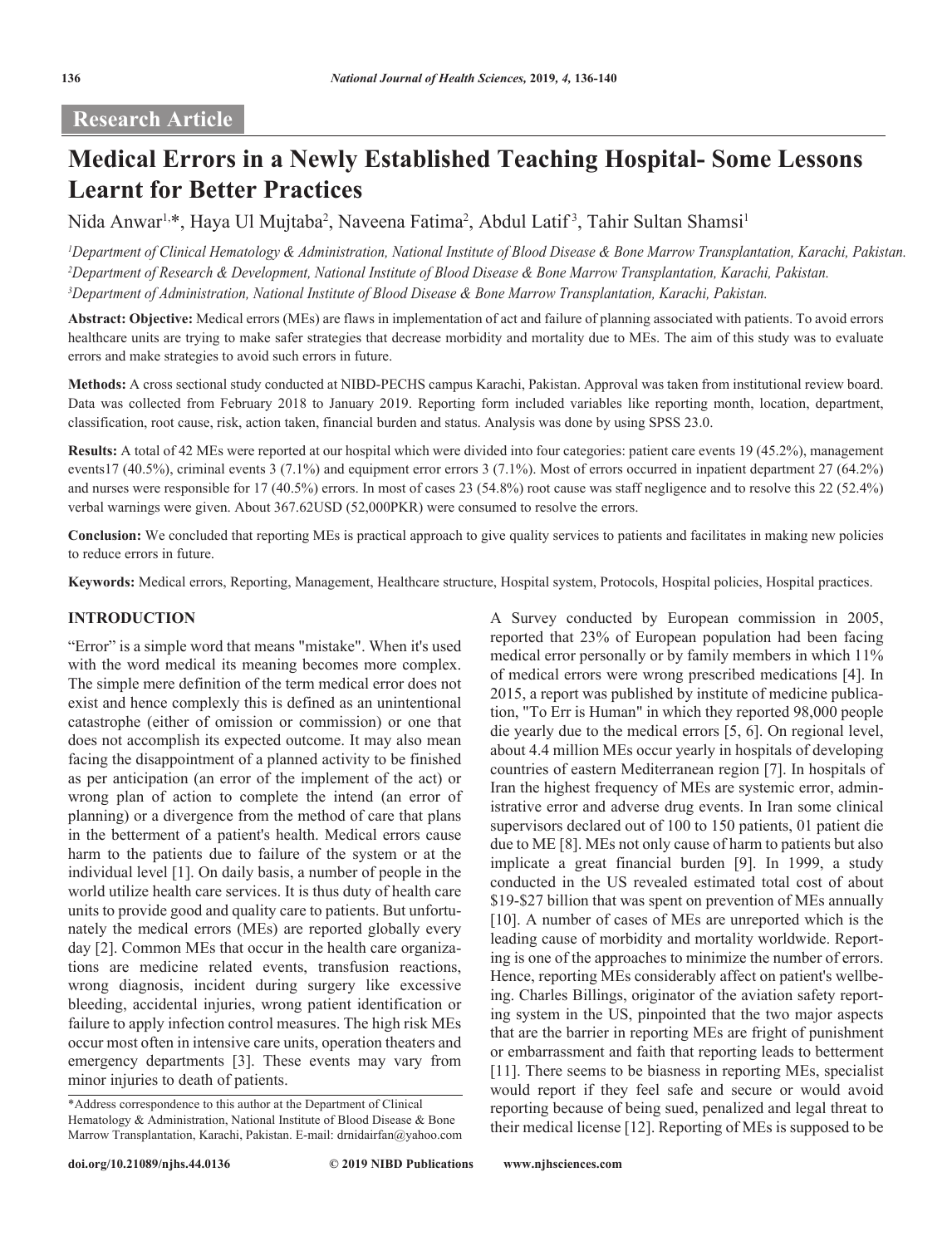obligatory in hospitals. It is the first key step in terms of prevention of patients' morbidity and mortality [13].

Pakistan is an underdeveloped country in which the rate of MEs is high due to under supervised and unvigilant medical systems. Moreover medical literature in this context is scant. A number of cases of medical flaws are reported in Pakistan such as wrong diagnosis, usage of expire medicine, administration of wrong oral medicines and injections, leaving of instruments in abdomen during operations, wrong treatment giving that led to severe complications to death of patients [14]. MEs are the eighth biggest cause of deaths in our country. According to a statistics approximately 7,000 people die per year due to MEs. A number of causes are accountable for the occurrence of these MEs. Pakistan medical and dental council (PMDC) is an organization that is responsible for making laws and regulations regarding the health care in Pakistan. But unfortunately our health care systems fail to execute these laws and regulations. Infrastructure of hospitals lacking the trained staff, burden on staff due to work load, extra duty hours, corruption in hospitals are the most important highlighted factors that are associated with occurrence of MEs [13]. To overcome these problems health care organizations should make strategies to overcome and prevent MEs in order to give good and quality care to the patients [15].

Thus with this rational, our study was conducted to identify the flaws in newly established hospital system, observe the fear that is the barrier in reporting, and make protocols to avoid further errors and also to add data in local literature.

## **MATERIALS AND METHODS**

This cross sectional study was conducted at NIBD-PECHS campus Karachi, Pakistan. Approval was taken from institutional review board before starting the study. We collected the data of all MEs related to the patient's treatment outcome as well as management side which were reported from February 2018 to January 2019. A pre designed MEs reporting form was formed and filled including variables like: ME reporting date, location, department involved, staff involved, classification of ME, root cause, risk, actions taken, implicated financial burden, status after taking all measures. It was made mandatory as per policy to fill this form after the occurrence of any ME at the hospital. These forms were filled by the person who was responsible for ME and submitted to concerned departmental incharge and then higher management to take preventable measure(s) to stop that event and steps taken to stop to avoid such events in future. On the other hand we arranged weekly teaching classes and follow up meetings for all the departments and trained our staff accordingly. Guidelines issued by University of Kwazulu-Natal for MEs reporting were followed and thus adverse events were classified into 5 categories based on risk stratification i.e. insignificant errors not involving patient or financial loss, minor risk events that were treated without patient harm and

minor financial loss, moderate risk events that were source of less patient harm and medium financial burden, major risk events that directly caused harm on treatment outcome and cause of large financial burden while the last was catastrophic events that cause death, financial loss or danger for goodwill of institute [3]. Data was entered by using Microsoft Excel. Analysis was done on SPSS version 23.0. Frequencies and percentages were calculated for qualitative data.

#### **RESULTS**

A total of 42 MEs were reported from February 2018 to January 2019 at our hospital. Out of total, maximum number of errors i.e. 27 (64.2%) occurred at the inpatient department while the others occurred at blood donor area, emergency department, reception, laboratory and operation theater with the frequency of 06 (14.2%), 01 (2.2%), 02 (4.6%), 05 (12%) and 01 (2.2%) respectively (Fig. **1**). Out of total MEs, high frequency of errors occurred due to the negligence of nurses  $17(40.4\%)$ , laboratory technicians  $12(28.6\%)$  followed by doctors 05 (12%), pharmacists 04 (9.5%), unit receptionists 03 (7.1%) and housekeeping staff 1 (2.4%). The frequency of MEs was much higher in the initial 6 months phase i.e., 41  $(97.6\%)$  as compared to later phase i.e., 1  $(02.4\%)$ . MEs were divided into four categories as shown in Table **1**. Management events included all events that occurred due to the mismanagement at administrative side, criminal events included unethical issues, patient care events included errors that occurred in terms of treatment provision while the equipment error events comprised of issues that occurred due to system or machine error.



**Fig. (1).** Frequency of Medical Errors at Department Level.

Based on risks stratification, errors were classified into three groups. Out of 42 errors 30 (71.4%) were high risk, 06 (14.3%) were moderate risk, although other 06 (14.3%) were low risk (Fig. **2**). We also investigated the root cause of the MEs that occurred at our hospital. The distribution of root causes along with their frequencies and percentages (%) are shown in Table **2**. We effectively solved and identified the root cause of 40 (95.2%) events while 02 (4.8%) events remain unsolved but according to root cause we categorized those events into staff negligence.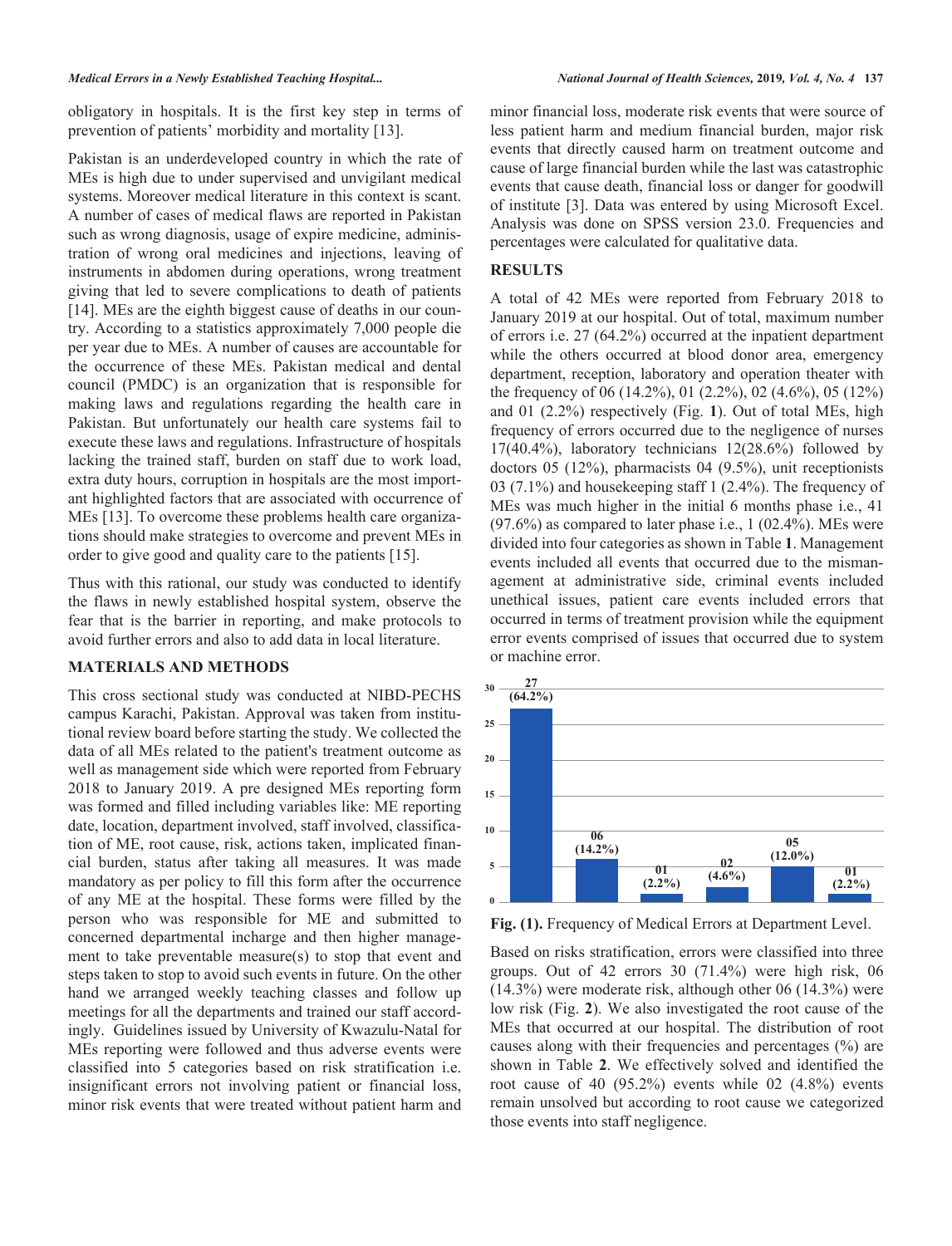

**Fig. (2).** Frequency of Risk Stratification of MEs.

After the MEs occurred, management investigated the errors and measures were taken to resolve and avoid such errors in future. Actions were taken against the involved personal(s) or department incharges that were directly or indirectly involved in occurrence of MEs. Actions that were taken along with their frequencies and percentages (%) are depicted in (Table **3**).

These MEs were also a source of the financial burden on the institute. In our hospital out of total MEs about 29 (69%) had no financial loss while 13(31%) implicated financial loss. Approximately the amount of Rs.52,000 is equivalent to 367.62 USD was spent on fixing MEs at our hospital.

**Table 1.** Frequencies and Percentages of Categories of Medical Errors.

| <b>Category of MEs</b> | Frequency | Percentage $(\% )$ |
|------------------------|-----------|--------------------|
| Patient care events    |           | 45 2               |
| Management events      |           |                    |
| Criminal events        |           |                    |
| Equipment error events |           |                    |

**Table 2.** Frequencies and Percentage of Root Causes of Medical Errors.

| <b>Root Causes</b>    | Frequency | Percentage $(\% )$ |
|-----------------------|-----------|--------------------|
| Staff negligence      | 23        | 54.8               |
| Communication gap     |           | 16.7               |
| Lack of knowledge     | 06        | 14.3               |
| Attitude of staff     | 03        | 48                 |
| Problem in equipments |           | 48                 |
| Leadership failure    |           | 24                 |

**Table 3.** Frequencies and Percentage of Root Causes of Medical Errors.

| <b>Actions Taken</b>          | Frequency      | Percentage $(\% )$ |
|-------------------------------|----------------|--------------------|
| Verbal warning                | 22             | 52.4               |
| Warning letter issued         | 07             | 16.7               |
| Suspension from duty          | 03             | 7.1                |
| Shifted duty to another bench | 03             | 7.1                |
| Object replaced               | 02             | 4.8                |
| Extra duty hours              | 0 <sub>1</sub> | 2.4                |
| Equipment changed             | 0 <sub>1</sub> | 2.4                |
| Patient refunded              | 0 <sub>1</sub> | 2.4                |
| Responsibilities changed      | 0 <sub>1</sub> | 2.4                |
| Stop transfusion              |                | 2.4                |

#### **DISCUSSION**

Medical errors are one of the leading causes of death worldwide. Reducing MEs and increasing patient safety is one of the main targets of any health care organization [16], and reporting is an essential tool to prevent MEs [4]. Our hospital was newly established system where we made an attempt to execute the system of reporting by designing a special medical error reporting form in order to minimize MEs that are directly or indirectly associated with morbidity and mortality. As we were focusing towards the betterment we divided our study in two phases to observe the difference initial and later phase. In 2017, a study was conducted at Nigeria which concluded the incidence of 42% MEs [17]. In our study we found 97.6% MEs in initial 06 months of hospital establishment and only 2.4% occur in later 6 months. However, we could not find a study done in context of comparison between initial and later phases. The reasons of high percentage of MEs in initial months could be less familiarity with policies, rules and regulations of newly appointed staff. As we conducted training sessions and teaching classes' reduction of MEs were seen in later phase. A study conducted at US reported high percentage of MEs i.e. 19% in inpatient department particularly treatment related MEs [18, 19]. However, in our study we found 64% MEs in inpatient department including wrong test indent, wrong dispense of medicine, contaminated blood product issuance, less adherence with the protocol of discarding hazardous wastes and lack of knowledge regarding transfusion reactions. In a European study 0.15% errors were reported at blood donor area [20]. This is in contrary with our study findings where 14% errors were reported at blood donor area. Contrary findings were also reported in terms of errors in clinical laboratory i.e. we found 12% error in clinical laboratory whereas in another study from Pakistan, only 1.2% errors were reported [21]. In emergency department 2.2% errors were reported in our study. Similar findings were observed by an Iranian study reporting 1.24% errors in emergency department [22]. In 2004 a study was conducted at Maryland in which they stated the frequency of errors done at physician and nursing end and that was 24% and 54% [23], which is higher than the percentage found in our study i.e. 12% and 17% respectively. The reason for high percentage of errors in nursing department could be lack of trained nursing staff. According to national quality forum standard [24], we divided events into 6 categories out of which we found data for only 04 categories. According to our study 45.2%, 40.5, 7.1% and 7.1% were related to patient care events, management events, criminal events and equipment error events. We did not have the running operation theater and only a single incidence was reported. Thus we included that error in management event. None of the errors were reported in environmental category. As per risk management categorization, we found 71.4% high risk events which is somewhat comparable to the major risk events identified at US [25]. Financial cost that used to resolve MEs in our study was USD 367.62 (PKR 52,000) for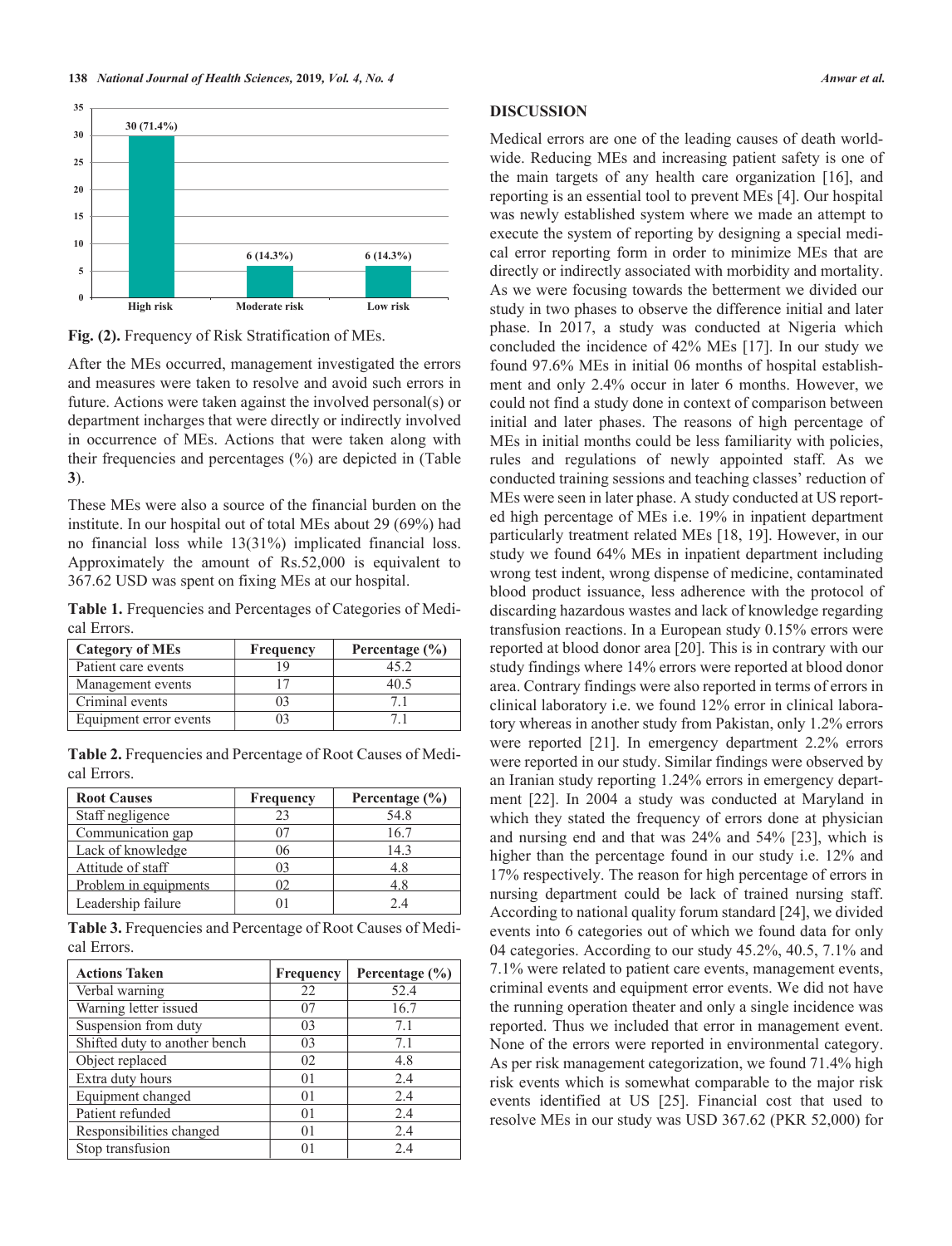#### *Medical Errors in a Newly Established Teaching Hospital... National Journal of Health Sciences,* **2019***, Vol. 4, No. 4* **139**

13 (31%) events in one year. It was a single institute based study. In US around \$19-\$27 billion are used in prevention of MEs per year [10].

We took measures to resolve MEs (Table **3**) such as issuance of warning letter, responsibilities change, and suspension from duty, verbal warning and stop transfusion in transfusion reactions. In a study of Maryland, actions taken as a result of the errors included verbal warning (26%), enhancing communication (26%), and providing additional training (12%) [23]. We also emphasized on training by conducting workshops, lectures and hands on practices to avoid MEs. We successfully resolved 95.2% cases while the 2.8% cases were remained unsolved. Unresolved errors were classified as staff negligence and verbal warning was given to all concerned staff.

## **CONCLUSION**

We concluded that reporting MEs is a practical approach to promote safety and provision of quality services. It also facilitates making new strategies and policies in term of minimizing the rate of errors. Now-a-days ongoing research is being conducted to formulate the local policies and execution of best practices. This study would give an insight on how to cope up with the MEs by reporting and thereby implementing of policies that will ultimately give benefit to patients and healthcare facility.

## **FUNDS FOR STUDY**

This study was not funded.

## **CONFLICT OF INTEREST**

Declared none.

# **ACKNOWLEDGEMENTS**

We acknowledge our administration staff for their cooperation and assistance during this study.

### **REFERENCES**

- [1] Dovey S, Phillips R. What should we report to medical error reporting systems? BMJ 2004; 13(5): 322-23. DOI: 10.1136/qshc.2004.011791
- [2] Technical Series on Safer Primary Care. Geneva: World Health Organization 2016; License: CC BY-NC-SA 3.0 IGO. Available at : https://www.who.int/patientsafety/topics/primary-care/technical\_series/en/
- [3] Mehomed O. Adverse events monitoring and reporting guidelines. Durban, South Africa: University of Kwa-Zulu Natal. 2002; Available at: http://www.kznhealth.gov.za/family/Adverse-events-monitoring-reporting-guidelines.pdf
- [4] European Commission (EC). Medical Errors. Special Eurobarometer 2006; Available at: https://ec.europa.eu/commfrontoffice/publicopinion/archives/ebs/ebs\_241\_en.pdf
- [5] Harolds JA. Quality and safety in health care, part III: To Err is human. Clin Nucl Med 2015; 40(10): 793-5. DOI: 10.1097/RLU.0000000000000878
- [6] Thomas EJ, Studdert DM, Burstin HR, *et al*. Incidence and types of adverse events and negligent care in Utah and Colorado. Med Care 2000; 38(3): 261-71. DOI: 10.1097/00005650-200003000-00003
- [7] Vaziri S, Khansari P, Mansouri F, *et al*. Frequency and types of medical errors in infectious patients referred to the emergency department of Imam Reza (AS) Hospital in Kermanshah, Iran (2014- 2015). Glob J Qual Saf Healthcare 2016; 4(4): 455-9.
- [8] Khammarnia M, Setoodehzadeh F. Medical Error as a Challenge in Iran's Health System. Health Scope 2017; 6(1): in press. DOI: 10.17795/jhealthscope-39743
- [9] Urbach DR, Govindarajan A, Saskin R, Wilton AS, Baxter NN. Introduction of surgical safety checklists in Ontario, Canada. N Engl J Med 2014; 370(11): 1029- 38. DOI: 10.1056/NEJMsa1308261
- [10] Thomas EJ, Studdert DM, Newhouse JP, Zbar BI. Costs of medical injuries in Utah and Colorado. Inquiry 1999; 36(3): 255-64.
- [11] Billings CE. Some hopes and concerns regarding medical event-reporting systems: Lessons from the NASA aviation safety reporting system. Arch Pathol Lab Med 1998;122(3): 214.
- [12] Cohen MR. Why error reporting systems should be voluntary: They provide better information for reducing errors. Brit Med J 2000; 320(7237): 728-9. DOI: 10.1136/bmj.320.7237.728
- [13] Gadit AA. Medical errors: Who is to be blamed? J Pak Med Assoc 2012; 62(4): 406-7.
- [14] Shiwani MH, Gadit A. Medical negligence: A growing problem in Pakistan. J Pak Med Assoc 2011; 61(6): 610-1.
- [15] Hut-Mossel L, Welker G, Ahaus K, Gans R. Understanding how and why audits work: protocol for a realist review of audit programmes to improve hospital care. BMJ Open 2017; 7(6): e015121. DOI: 10.1136/bmjopen-2016-015121
- [16] Institute of Medicine, (US) Committee on Quality of Health Care in America. Crossing the quality chasm: A new health system for the 21st century. Washington DC: Academic Press 2001; Report No.: 0309072808.
- [17] Iloh GUP, Chuku A, Amadi AN. Medical errors in Nigeria: A cross-sectional study of medical practitioners in Abia State. Arch Med Res 2017; 5(1): 44.
- [18] Forster AJ, Clark HD, Menard A, *et al*. Adverse events among medical patients after discharge from hospital. CMAJ 2004; 170(3): 345-9.